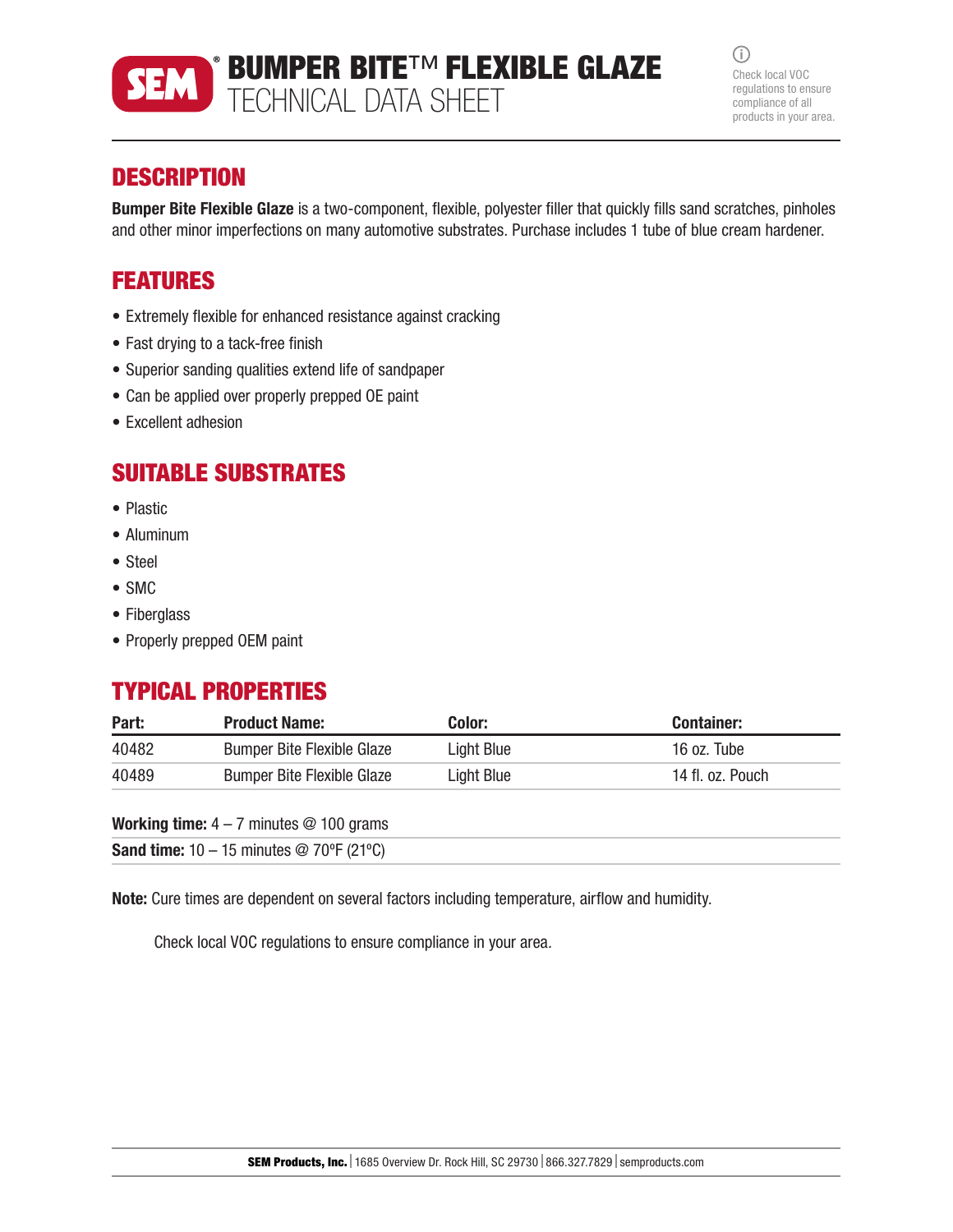$(i)$ Check local VOC regulations to ensure compliance of all products in your area.

# HANDLING AND APPLICATION



## PREPARATION: PLASTIC:

- 1. Clean with Scuff & Clean, water and a gray scuff pad. Rinse with water and allow to dry.
- 2. Next, clean with Plastic & Leather Prep, SEM Solve or XXX Universal Surface Cleaner. Apply according to directions.
- 3. Sand area to be filled with P80 P180 grit paper.
- 4. If necessary, blow off and re-clean with Plastic & Leather Prep, SEM Solve or XXX Universal Surface Cleaner.

#### STEEL, ALUMINUM, SMC AND FIBERGLASS:

- **1.** Clean area with **SEM Solve or XXX Universal Surface Cleaner**. The surface must be free of dirt, oil, grease and rust.
- 2. Sand area to be filled with P80 P180 grit paper.
- 3. Blow off and if necessary, re-clean with SEM Solve or XXX Universal Surface Cleaner.
- Note: When cleaning SMC and fiberglass, do not saturate exposed fibers. Surface must be completely dry before applying **Bumper Bite™ Flexible Glaze.**

|  | п |  |  |
|--|---|--|--|
|  | п |  |  |

#### MIXING:

- 1. Knead container well before dispensing.
- 2. Mix a ribbon of cream hardener with a golf ball sized quantity of **Bumper Bite Flexible Glaze**.
- **3.** Stir the mixture until a uniform color is achieved. Mix no more than what can be used in  $4 7$  minutes.

|--|--|

#### APPLICATION:

- 1. Apply the mixture to the repair area using a spreader. The film build should not exceed 1/8 inch.
- **2.** Allow the area to cure for approximately  $10 15$  minutes and then sand with P180 grit paper.
- **3.** Refer to the paint manufacturer's instructions to complete the repair.



## STORAGE:

**Bumper Bite Flexible Glaze** should be stored between  $40 - 80^{\circ}F (4 - 27^{\circ}C)$ . The shelf life of **Bumper Bite** Flexible Glaze is 1 year when stored under normal conditions.